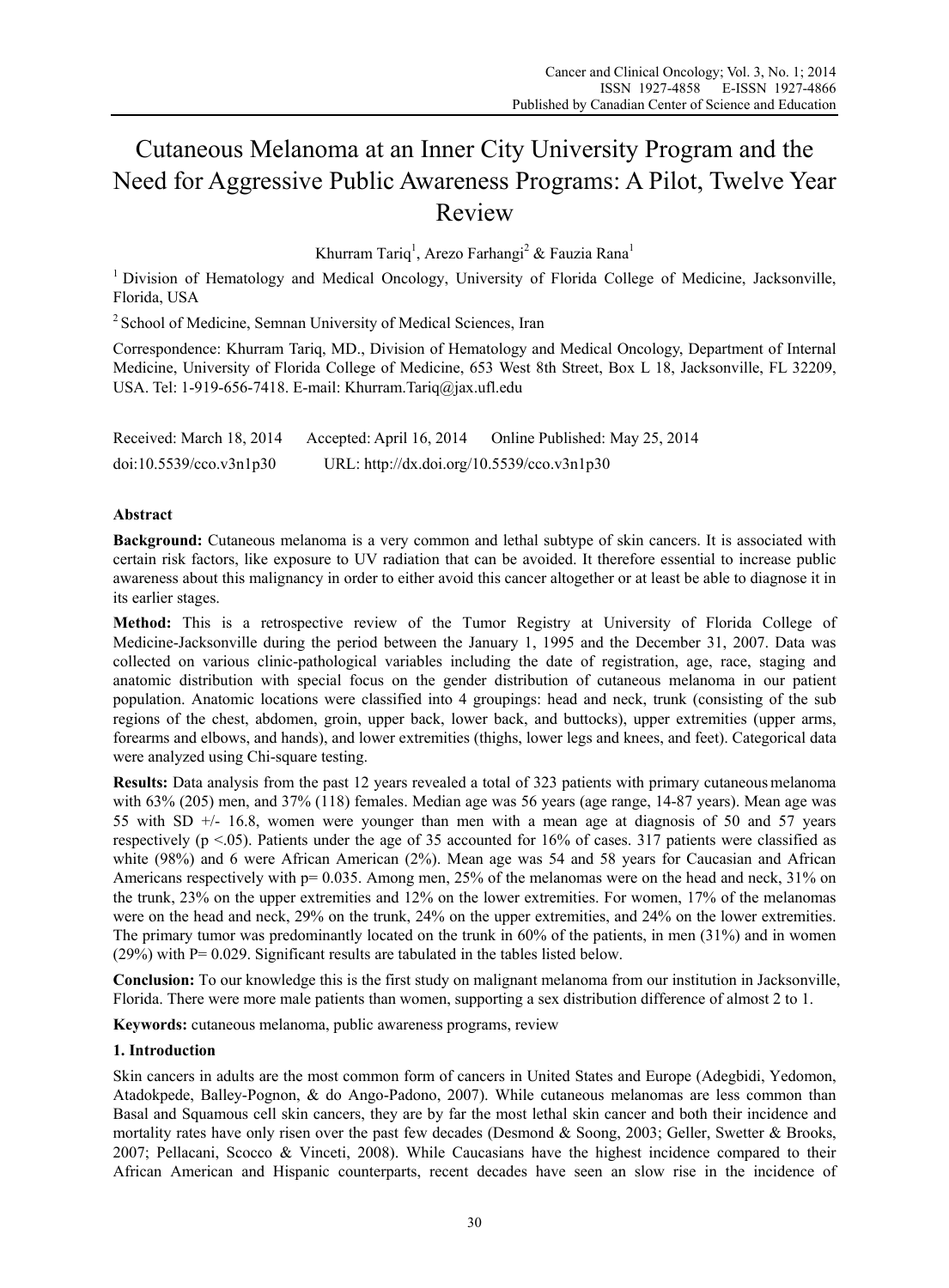cutaneous melanomas in minority groups as well (Adegbidi, Yedomon, Atadokpede, Balley-Pognon, & do Ango-Padono, 2007; Geller, Swetter, & Brooks, 2007). Besides the variability in melanocytes between subpopulations of different genders, lack of awareness and underreporting might also explain the disparity seen among various minority groups. As with many malignancies, the outcome of melanoma initially depends on the stage at presentation (Balch et al., 2004). Screening and early detection programs ideally detect melanomas at an early and curable stage (Geller, Swetter, & Brooks, 2007). According to Surveillance, Epidemiology, and End Results (SEER) data, it is the fifth most common cancer among white men and the eighth most common cancer in white females (Ries et al., 2008). The research below is conducted in the backdrop of these grim numbers.

## **2. Objective**

In terms of its area, Jacksonville, Florida is the largest city in United States (Cities with 100,000 or More Population, 2004) but to our knowledge, no studies on cutaneous melanomas have ever been carried our area. The purpose of this study is to present a population-based data analysis in Jacksonville with special focus on the incidence of cutaneous melanoma and gender variation in this group of patient population. The intention is to help future melanoma prevention programs.

## **3. Methods**

This is a retrospective review of the Tumor Registry at University of Florida College of Medicine-Jacksonville during the period between the January 1, 1995 and the December 31, 2007. Data was collected on various clinic-pathological variables including the date of registration, age, race, staging and anatomic distribution with special focus on the gender distribution of cutaneous melanoma in our patient population. Anatomic locations were classified into 4 groupings: head and neck, trunk (consisting of the sub regions of the chest, abdomen, groin, upper back, lower back, and buttocks), upper extremities (upper arms, forearms and elbows, and hands), and lower extremities (thighs, lower legs and knees, and feet). Categorical data were analyzed using Chi-square testing.

## **4. Results**

Data analysis from the past 12 years revealed a total of 323 patients with primary cutaneous melanoma with 63% (205) men, and 37% (118) females. Median age was 56 years (age range, 14-87 years). Mean age was 55 with SD +/- 16.8, women were younger than men with a mean age at diagnosis of 50 and 57 years respectively (p  $\leq$ .05). Patients under the age of 35 accounted for 16% of cases. 317 patients were classified as white (98%) and 6 were African American (2%). Mean age was 54 and 58 years for Caucasian and African Americans respectively with  $p= 0.035$  as seen in Table 1. Among men, 25% of the melanomas were on the head and neck, 31% on the trunk, 23% on the upper extremities and 12% on the lower extremities. For women, 17% of the melanomas were on the head and neck, 29% on the trunk, 24% on the upper extremities, and 24% on the lower extremities. The primary tumor was predominantly located on the trunk in 60% of the patients, in men (31%) and in women (29%) with  $P = 0.029$  as shown in Table 2.

| Age at diagnosis (y)<br>$N(\%)$ | Male<br>$N = 204(63.2\%)$ | Female<br>$N=119(36.8\%)$ | Total<br>$N=323(100\%)$ |
|---------------------------------|---------------------------|---------------------------|-------------------------|
| $\leq$ 35                       | $24(7.4\%)$               | 26(8%)                    | $50(15.5\%)$            |
| 35-49                           | $38(11.8\%)$              | $27(8.4\%)$               | $65(20.1\%)$            |
| 50-64                           | 68 (21.1%)                | $36(11.1\%)$              | $104(32.2\%)$           |
| >64                             | 74 (22.9%)                | $30(9.3\%)$               | $104(32.2\%)$           |

Table 1. The demographic characteristics of the study population

 $p = 0.035$  Chi Square significance.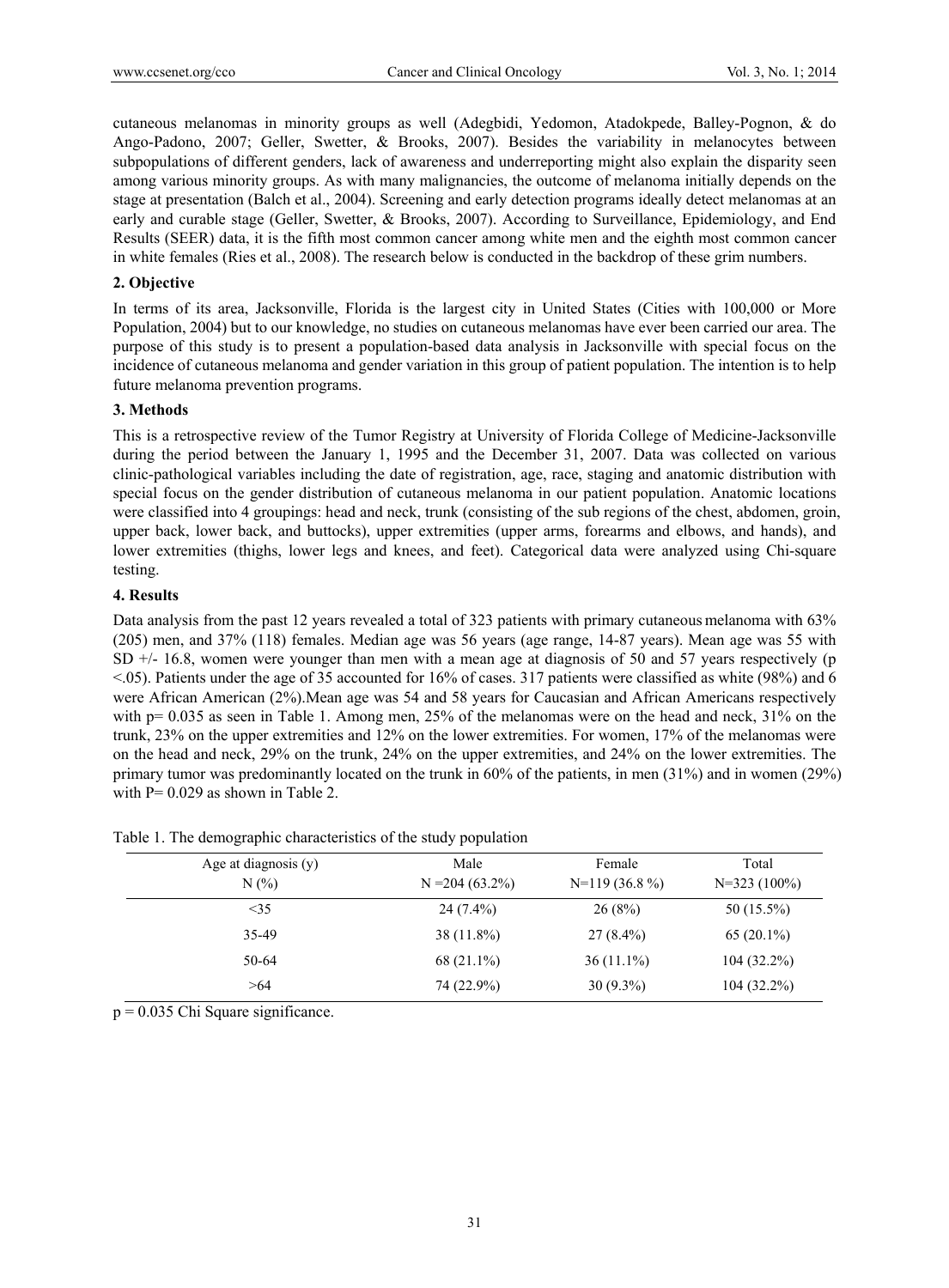| Regions                  | Men           | Women         | Total         |
|--------------------------|---------------|---------------|---------------|
|                          | $N=204(%)$    | $N=119(%$     | 323(100%)     |
| Head and Neck            | 51 $(15.8\%)$ | $20(6.2\%)$   | 71(22%)       |
| Trunk                    | $65(20.1\%)$  | 33 $(10.2\%)$ | $98(30.3\%)$  |
| <b>Upper extremities</b> | $45(13.9\%)$  | 29(9%)        | 74 (22.9%)    |
| Lower extremities        | $24(7.4\%)$   | 29(9%)        | 53 $(16.4\%)$ |
| Missing                  | 19(9%)        | 8(7%)         | $27(8.4\%)$   |

# Table 2. Anatomic distribution of cutaneous melanoma in men and women

p = 0.029 Chi-Square significance.

Table 3. Staging of cutaneous melanoma in White and African American patients

| <b>Staging</b> | White           | <b>African American</b> | <b>Total</b> |  |
|----------------|-----------------|-------------------------|--------------|--|
|                | $N=317(98.1\%)$ | $N=6(1.9\%)$            | $N = 323$    |  |
| Stage 0        | $61(19.2\%)$    | $0(0\%)$                | $61(18.9\%)$ |  |
| Stage 1        | 94(29.7%)       | $1(16.6\%)$             | $95(29.4\%)$ |  |
| Stage 2        | $25(7.9\%)$     | $1(16.6\%)$             | 26(8%)       |  |
| Stage 3        | $62(19.6\%)$    | $3(50\%)$               | $65(20.1\%)$ |  |
| Stage 4        | $64(20.2\%)$    | $1(16.6\%)$             | $65(20.1\%)$ |  |
| <b>Missing</b> | 11 $(3.4\%)$    | $0(0\%)$                | $11(3.4\%)$  |  |

 $p$ -value = 0.217.

Table 4.The age at diagnosis in years and staging of cutaneous melanoma

| Age at diagnosis | Stage 0      | Stage 1      | Stage 2    | Stage 3      | Stage 4      | Missing      | Total         |
|------------------|--------------|--------------|------------|--------------|--------------|--------------|---------------|
| $35$             | $10(3.1\%)$  | $15(4.6\%)$  | $5(1.5\%)$ | 11 $(3.4\%)$ | $7(2.2\%)$   | $2(0.6\%)$   | 50 (15.5%)    |
| 35-49            | 11 $(3.4\%)$ | $18(5.6\%)$  | $7(2.2\%)$ | $14(4.3\%)$  | 13(4%)       | $2(0.6\%)$   | $65(20.1\%)$  |
| 50-64            | $19(5.9\%)$  | $36(11.1\%)$ | $8(2.5\%)$ | 16(5%)       | $21(6.5\%)$  | $4(1.2\%)$   | $104(32.2\%)$ |
| >64              | $21(6.5\%)$  | 26(8%)       | $6(1.9\%)$ | $24(7.4\%)$  | $24(7.4\%)$  | $3(0.9\%)$   | $104(32.2\%)$ |
| Total            | $61(18.9\%)$ | $95(29.4\%)$ | 26(8%)     | $65(20.1\%)$ | $65(20.1\%)$ | 11 $(3.4\%)$ | 312 (100%)    |

 $p$ -value = 0.879.

### Table 5. Staging by gender

| <b>Gender and Stage</b> | <b>Stage 0</b> | Stage 1                   | Stage 2      | Stage 3      | Stage 4                   | Missing     | Total         |
|-------------------------|----------------|---------------------------|--------------|--------------|---------------------------|-------------|---------------|
|                         |                | $N$ 95(%)                 | N 26(%)      | $N$ 65(%)    | $N$ 65(%)                 |             |               |
| Men                     | $39(12.1\%)$   | 55 (17%)                  | $15(4.6\%)$  |              | $39(12.1\%)$ $47(14.6\%)$ | $9(2.8\%)$  | $204(63.2\%)$ |
| Women                   | $22(6.8\% \%)$ | $40(12.4\%)$ 11 $(3.4\%)$ |              | 26(8%)       | $18(5.6\%)$               | $2(0.6\%)$  | $119(36.8\%)$ |
| Total                   | $61(18.9\%)$   | $95(29.4\%)$              | $26(8.33\%)$ | $65(20.1\%)$ | 65 (20.83%)               | $11(3.4\%)$ | 323 (100%)    |

 $p$ -value = 0.404.

# **5. Discussion**

Our study shows that men have a higher incidence of developing cutaneous melanoma than women and this difference is more evident in older age groups. Men also presented a larger proportion of advanced stage 4 melanomas, however in our study there was no statistically significant different between genders and ageing. These findings are in agreement with other studies showing that men are more likely to die from advanced stage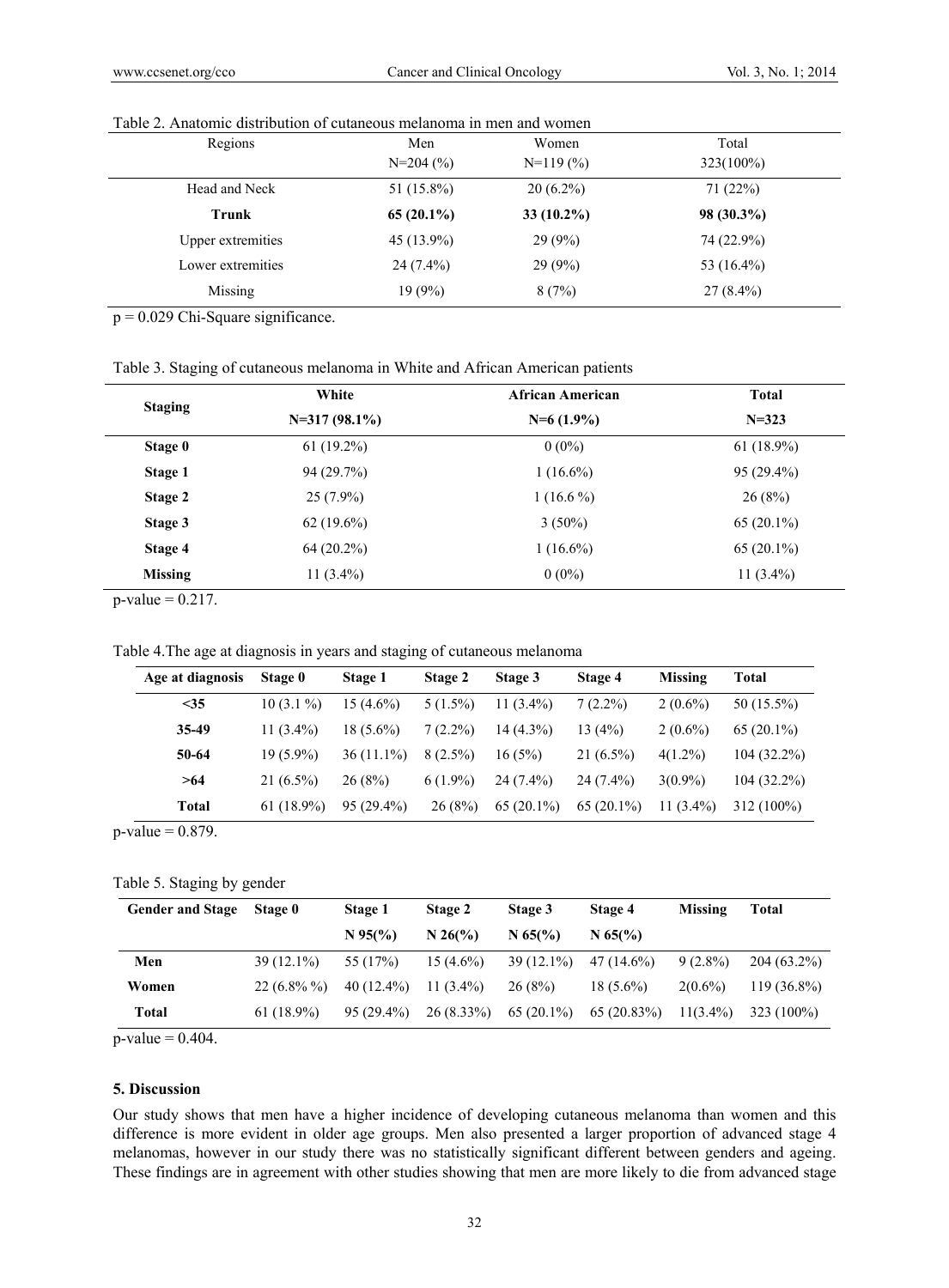melanomas then females (Reyes, Freeman, & Kuo, 2007). Similar results have been reported in New Zealand where a higher trend toward advanced stage cancers was noted in men (Elwood & Hislop, 1982). Men, particularly those aged 50 years or older, have a higher incidence and mortality rates associated with melanoma (Field, Lawrence, & Zwanziger, 2000). Interestingly, in our study women presented at an earlier mean age than their male counterparts and this difference was statistically significant ( $p = 0.03$ ). This finding may be explained by the fact that in women the incidence of melanomas is highest during the childbearing age and there is a drop around menopause (Schmidt, Nanney, & Boyd, 2006). The mean age in our female population was 50 years and this may have influenced the lower proportion of melanomas seen in our patient population. Furthermore, we also found an increased proportion of melanomas in males on the head and neck, trunk, back and the upper extremities when compared to women whose rates of distribution tended to stay the same. This is consistent with other studies where cutaneous melanomas where more common on the trunk area in men. Women on the other hand tended have a higher incidence of developing melanomas on their legs (Armstrong & Kricker, 1994). Various authors have suggested different theories for this disparity ranging from different site-specific sensitivity in melanocytes to the UV radiations to the different pattern of UV exposure based on the hairstyle and the articles of clothing used between the two genders (Elwood & Gallagher, 1998; Bell, Beyl, & Schopf, 1992; Bulliard et al., 2000; Green et al., 1992; Bulliard, Cox B, & Elwood, 1997).

Test for general association between stage and race, shown in Table III was not significant (p-value =.217). There was no significant general association between age group and stage as shown in Table IV (p-value = .879). Furthermore, the association between gender and stage was also not statistically significant. These findings are shown in Table V (p-value = .404). According to the Surveillance, Epidemiology, and End Results (SEER) data, 81% of patients with cutaneous melanomas are diagnosed while the cancer is still confined to the primary site (localized stage); 12% are diagnosed after the cancer has spread to regional lymph nodes or directly beyond the primary site; 4% are diagnosed after the cancer has already metastasized (distant stage) and for the remaining 4%, the staging information remains unknown (Ries et al., 2008). In our study, the 60% of the patients had stage 0-2 disease; 20% had metastasis to the lymph nodes (Stage 3) and 20% were diagnosed after the cancer has already metastasized (Stage 4). Hence, forty percent of our patients had advanced cancer at the time of diagnosis. This experience contrasts sharply with SEER data where only 16% of the patient presented with Stage 3-4.

There are several factors that might explain these findings. Jacksonville is a coastal city and outdoor sports play a very significant part of the lifestyle choices made by this population. Being a part of the "sunshine state", Jacksonville boasts an abundance of sunshine throughout the year. The role of ultraviolet radiations has been well established in the development of cutaneous melanomas (Lee et al., 1984; Gallagher, Elwood, & Hill, 1986; Kricker et al., 2007; Tuohimaa et al., 2007; Emanuela, Asta, & Alina, 2010). Persistent exposure to these UV radiations is perhaps one of the most significant factors behind the presence of high stage cutaneous melanomas at the time of diagnosis. This is especially true especially during the summer months when the urge to enjoy the beautiful local beaches is almost irresistible. These observations are in agreement with other studies carried out in the southern United States where both the incidence and mortality. These findings emphasize the need for population wide education drives with focus on avoidance of excessive and unnecessary exposure to sun, use of creams helpful against the harmful solar radiations and protective articles of clothing during all outdoor activities. Progress needs to be made to reach high risk subgroups especially in the low socioeconomic neighborhoods who suffer a disproportionate burden of death from melanoma. Worldwide melanoma control must also be a priority with comprehensive educational and screening programs, especially in communities and hospitals where there are insufficient dermatologists (Geller, Swetter, & Brooks, 2007). Full-body examinations by primary care physician have been shown to save lives that otherwise would have been lost to melanoma (Geller, Swetter, & Brooks, 2007). Since most patients typically have contact with their physicians in the year preceding the diagnosis, many lesions can be diagnosed earlier with the assistance of thorough physical examination by the primary care providers especially in the high risk populations (Reyes, Freeman, & Kuo, 2007; Elwood & Hislop, 1982). Public awareness programs should educate all segments of the population; however, special focus should be made on patient populations with predilection to the development of cutaneous melanomas. Norway for example, is a European country with the highest incidence of cutaneous melanomas in spite of receiving low intensity UV radiation. Therefore, the higher incidence in Norway is not entirely due to the higher intensity UV radiations but also in part due to host pigmentary characteristics with phenotypes including blue eyes, blond hair and fair skin (Emanuela, Asta, & Alina, 2010).

Other interesting features to compare besides the risk factors discussed above are the kind of exposure to UV radiations (intermittent vs. continuous UV exposure) and socioeconomic status of our patient population. As we alluded to earlier, Jacksonville is also known as the "sunshine state" and while winters are mild, higher heat indices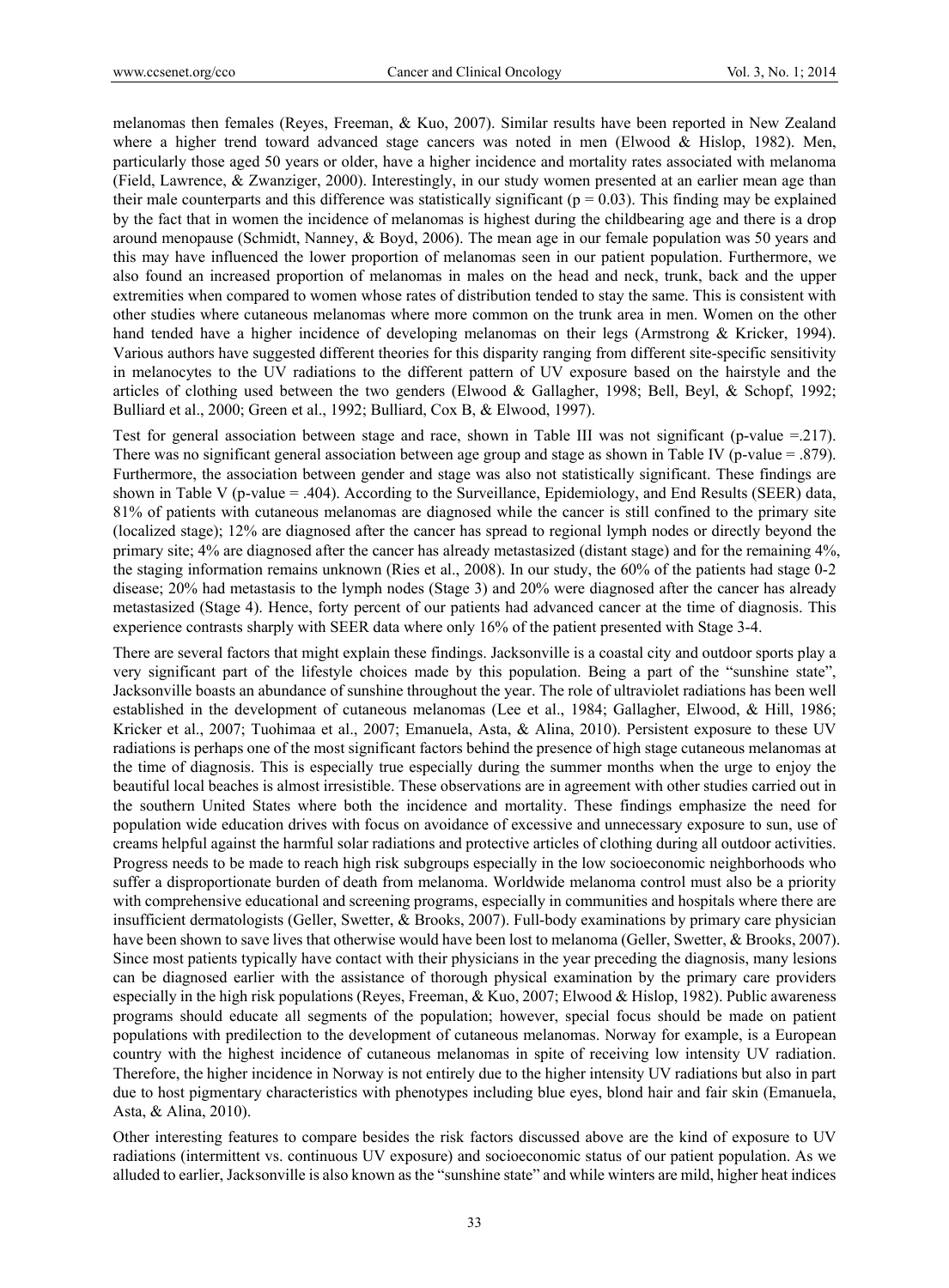are a norm during the summer months (National Oceanic and Atmospheric Administration, 2014). This makes exposure to the UV radiations a common place and based on these findings the authors would suggest that the exposure type to UV radiations in our city of Jacksonville is continuous. Our patient population generally comprises of the indigenous patients with no healthcare insurance. It will be interesting to follow-up this study with a second retrospective analysis in order to assess the effects of the Affordable Care Act (ACA) or "Obamacare" on this patient population. We recommend a model borrowed after the internally renowned sun protection campaign in Australia during the 1980s "Slip-Slop-Slap." The campaign encouraged the use of protective clothing, use of sun screen and a hat to prevent UV exposure. Even after completion it was extended beyond its initial time span as it was shown to decrease the incidence of cutaneous melanomas in younger populations (Hill, Dobbinson, & Makin, 2009).

## **6. Conclusion**

In conclusion, to our knowledge there has been no previously published data on cutaneous melanomas from Jacksonville, Florida. We found that at our institution, there were more male patients than women, supporting a sex distribution difference of almost 2 to 1 (63% vs. 37%). Melanoma cases were overwhelmingly more common in whites than in African Americans. This supports a lower prevalence of melanoma in the black population. Like many retrospective studies of this nature, our study has inherent limitations. The University of Florida College Of Medicine, Jacksonville hospital is an urban hospital in a low socioeconomic region of the country. Our experience may not be reflective of the US as a whole but they can be used to formulate future public health initiates to decrease the incidence and increase awareness about cutaneous melanomas.

#### **References**

Adegbidi, H., Yedomon, H., Atadokpede, F., Balley‐Pognon, M. C., & Ango‐Padonou, D. (2007). Skin cancers at the National University Hospital of Cotonou from 1985 to 2004. *International journal of dermatology, 46*(s1), 26-29. http://dx.doi.org/10.1111/j.1365-4632.2007.03459.x

Armstrong, B. K., & Kricker, A. (1993). Cutaneous melanoma. *Cancer surveys*, *19*, 219-240.

- Balch, C. M., Soong, S. J., Atkins, M. B., Buzaid, A. C., Cascinelli, N., Coit, D. G., ... & Thompson, J. F. (2004). An Evidence‐based Staging System for Cutaneous Melanoma1. *CA: a cancer journal for clinicians, 54*(3), 131-149. http://dx.doi.org/10.3322/canjclin.54.3.131
- Bell, M., Beyl, C. M., Schopf, R. E., & Schramm, P. (1992). Light exposure of the lower leg as a pathogenetic factor in the occurrence of malignant melanoma. *Dermatology, 185*(4), 257-261. http://dx.doi.org/10.1159/000247463
- Bulliard, J. L. (2000). Site specific risk of cutaneous malignant melanoma and pattern of Sun exposure in New Zealand. *International Journal of Cancer, 85*(5), 627-632. http://dx.doi.org/10.1002/(SICI) 1097-0215(20000301)85:5%3C627::AID-IJC5%3E3.0.CO;2-Y
- Bulliard, J. L., Cox, B., & Elwood, J. M. (1997). Comparison of the site distribution of melanoma in New Zealand and Canada. *International journal of cancer, 72*(2), 231-235. http://dx.doi.org/10.1002/ (SICI)1097-0215(19970717)72:2%3C231::AID-IJC5%3E3.0.CO;2-S
- Cicarma, E., Juzeniene, A., Porojnicu, A. C., Bruland, Ø. S., & Moan, J. (2010). Latitude gradient for melanoma incidence by anatomic site and gender in Norway 1966–2007. *Journal of Photochemistry and Photobiology B: Biology, 101*(2), 174-178. http://dx.doi.org/10.1016/j.jphotobiol.2010.04.002
- Data, S. G. (1972). National Oceanic and Atmospheric Administration. *Boulder, Colo*.
- Elwood, J. M., & Gallagher, R. P. (1998). Body site distribution of cutaneous malignant melanoma in relationship to patterns of sun exposure. *International journal of cancer, 78*(3), 276-280. http://dx.doi.org/10.1002/(SICI)1097-0215(19981029)78:3%3C276::AID-IJC2%3E3.0.CO;2-S
- Elwood, J. M., & Hislop, T. G. (1982). Solar radiation in the etiology of cutaneous malignant melanoma in Caucasians. *National Cancer Institute monograph, 62*, 167.
- Field, M. J., Lawrence, R. L., & Zwanziger, L. (Eds.). (2000). *Extending Medicare coverage for preventive and other services*. National Academies Press.
- Gallagher, R. P., Elwood, J. M., & Hill, G. B. (1986). *Risk factors for cutaneous malignant melanoma: the Western Canada Melanoma Study* (pp. 38-55). Springer Berlin Heidelberg.